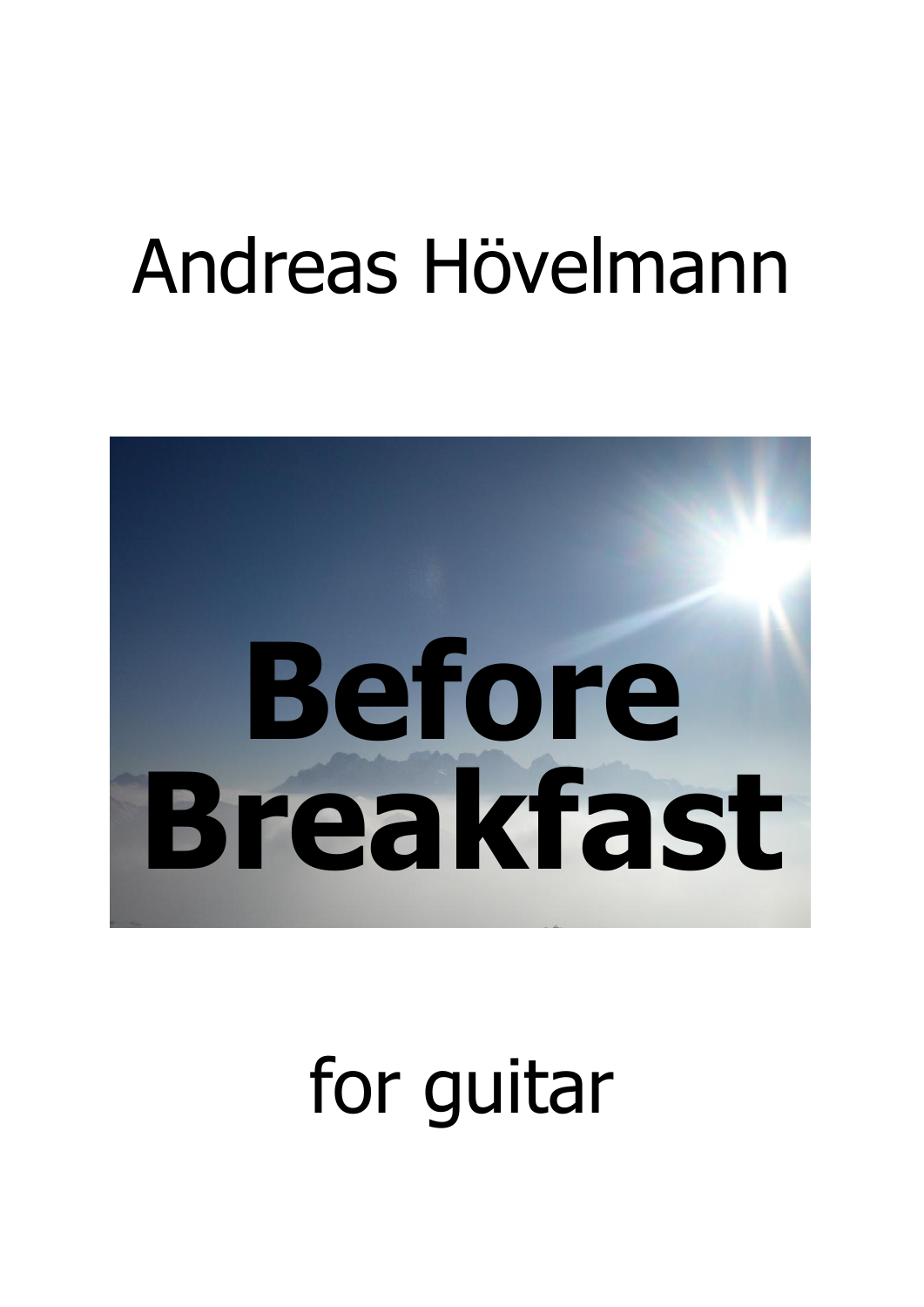## **Before Breakfast**

Sechs Fingerpicking-Stücke für Gitarre

von Andreas Hövelmann:

Before Breakfast A.N.D. The Beautiful Life Little Green River Slow Dog Alley 18

Live-Videos dieser Stücke auf www.gitarrengold.de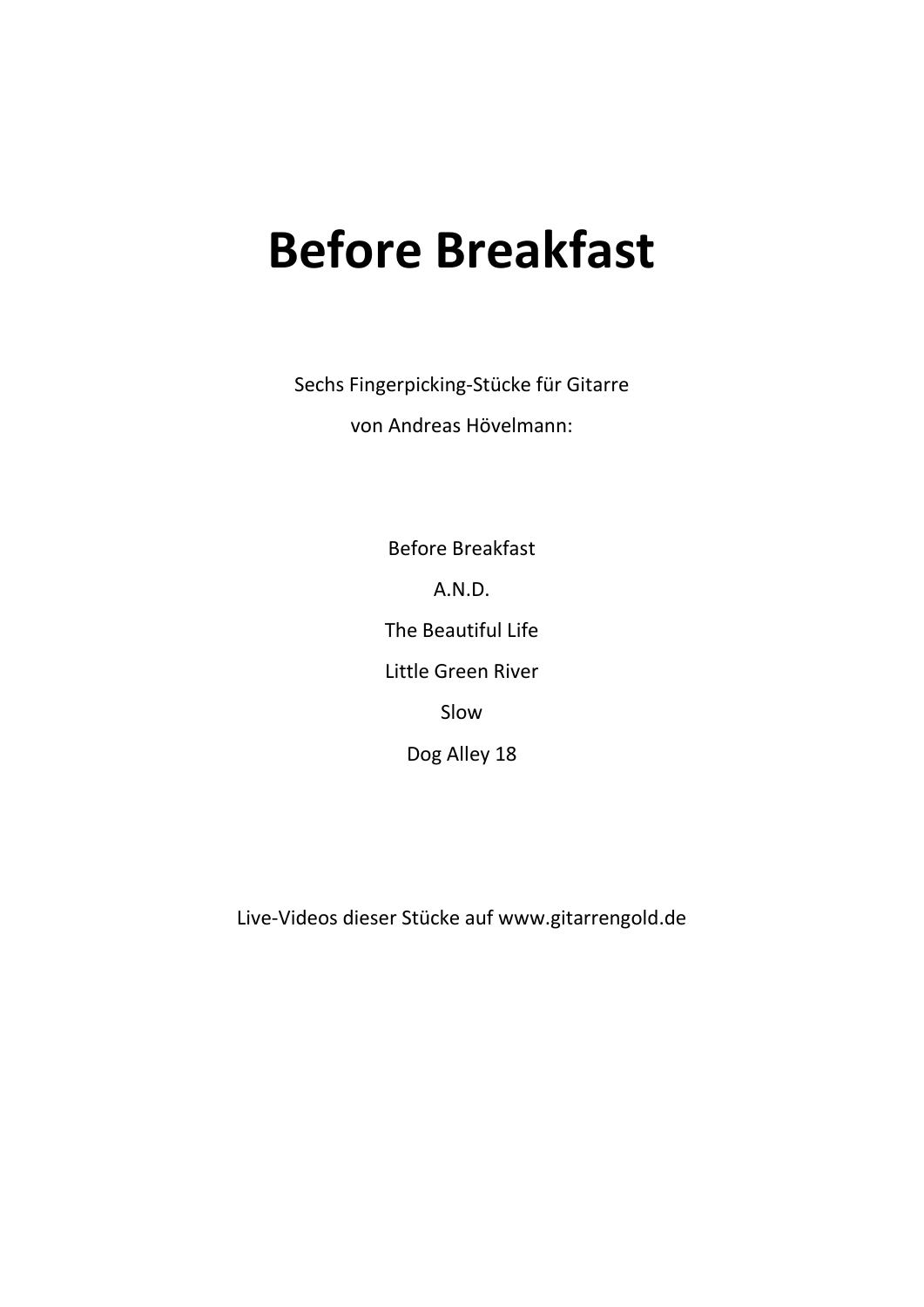

Copyright by Andreas Hövelmann - All rights reserved. - Just for private use.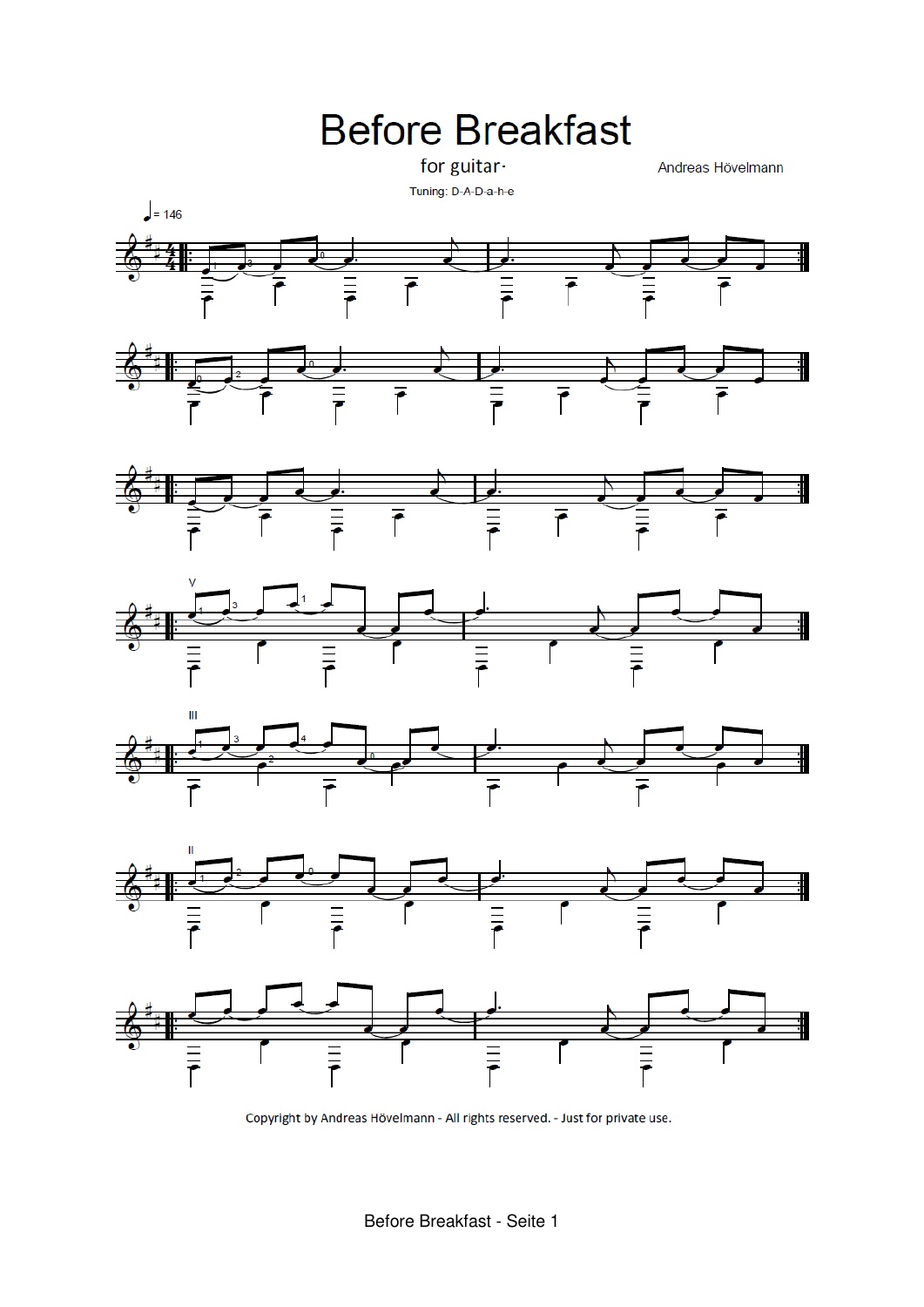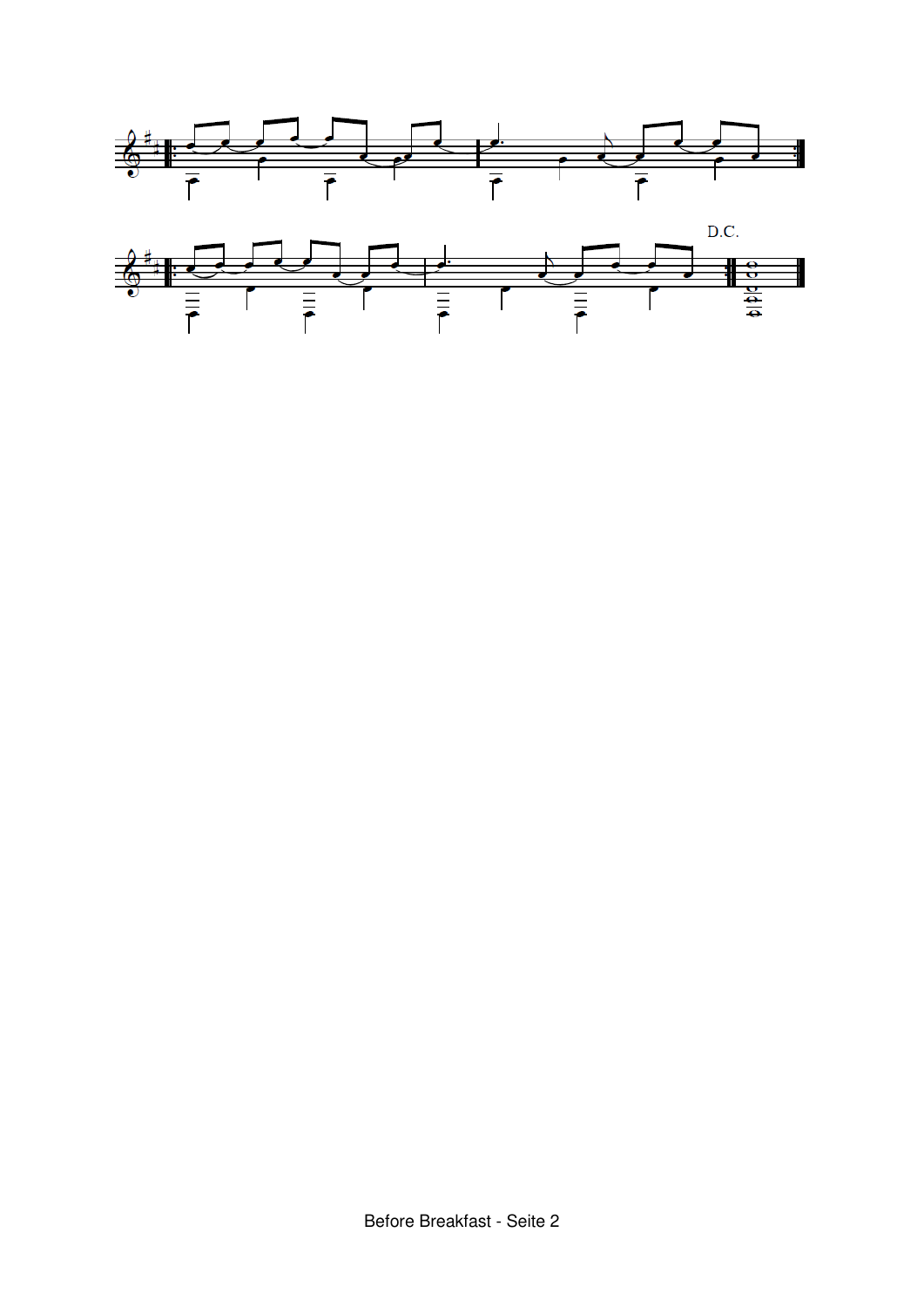

Copyright by Andreas Hövelmann - All rights reserved. - Just for private use.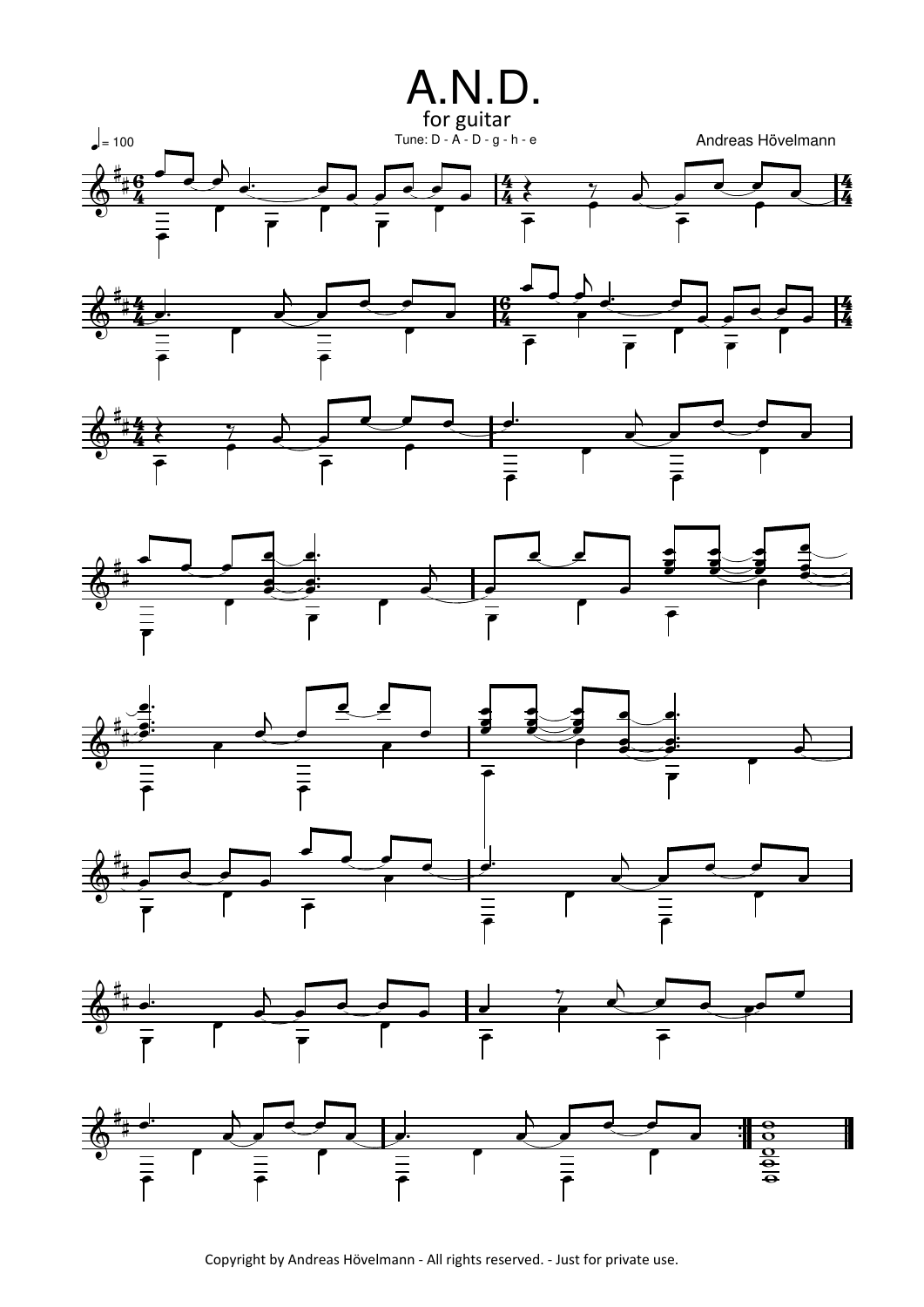

Copyright by Andreas Hövelmann - All rights reserved. - Just for private use.

The Beautiful Life - Seite 1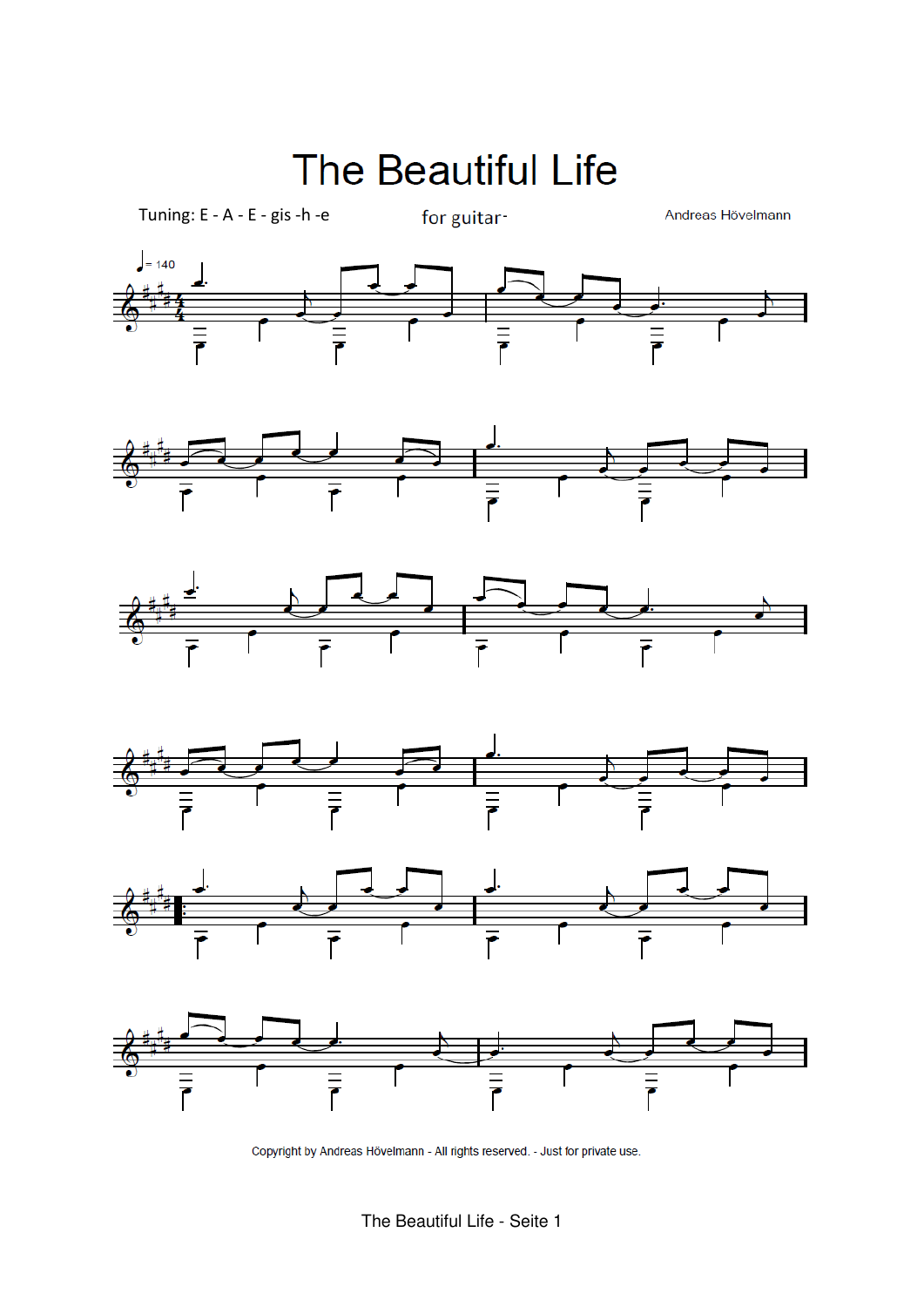



D.C. al Coda



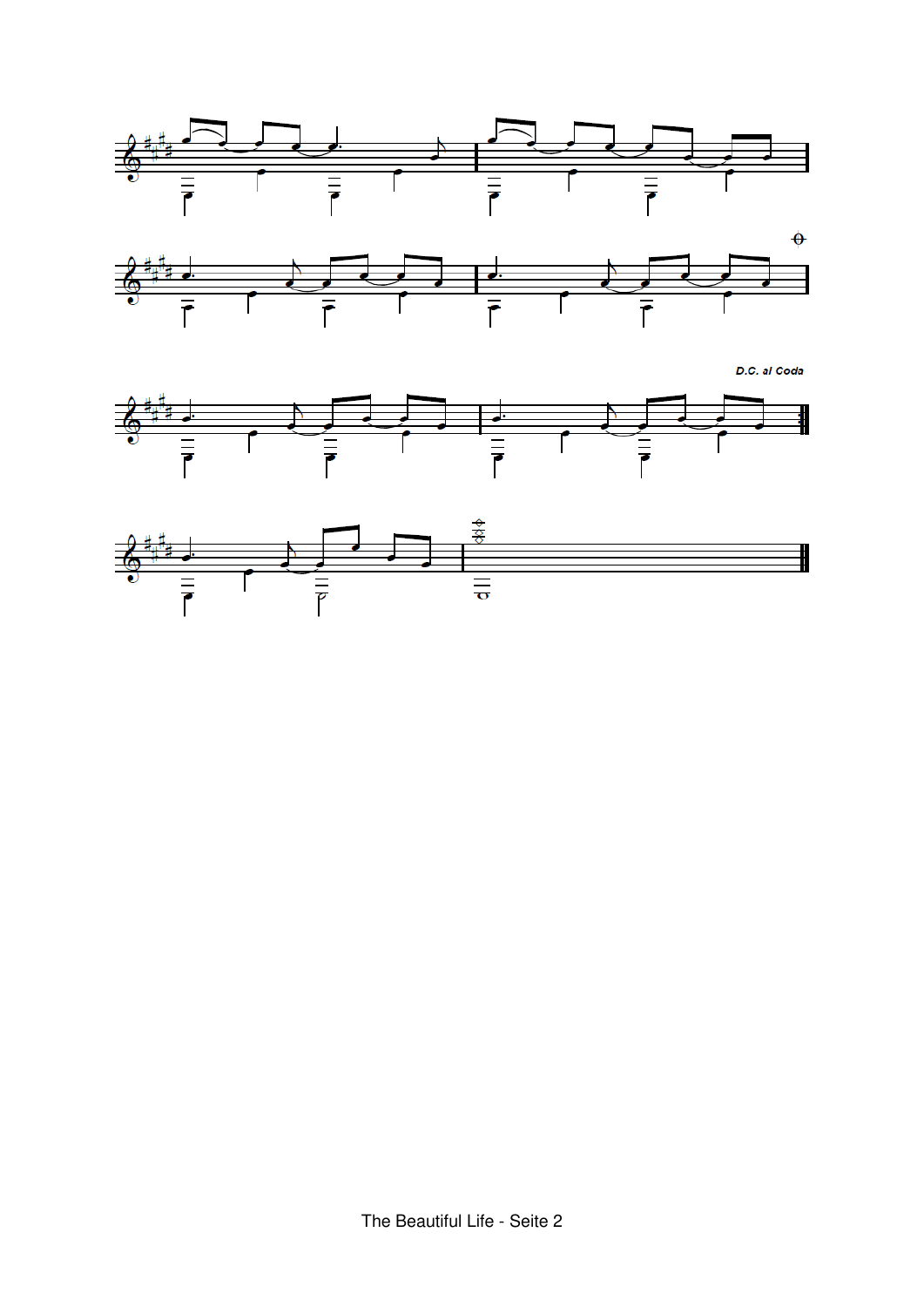## **Little Green River**

Andreas Hövelmann



Copyright by Andreas Hövelmann - All rights reserved. - Just for private use.

Little Green River - Seite 1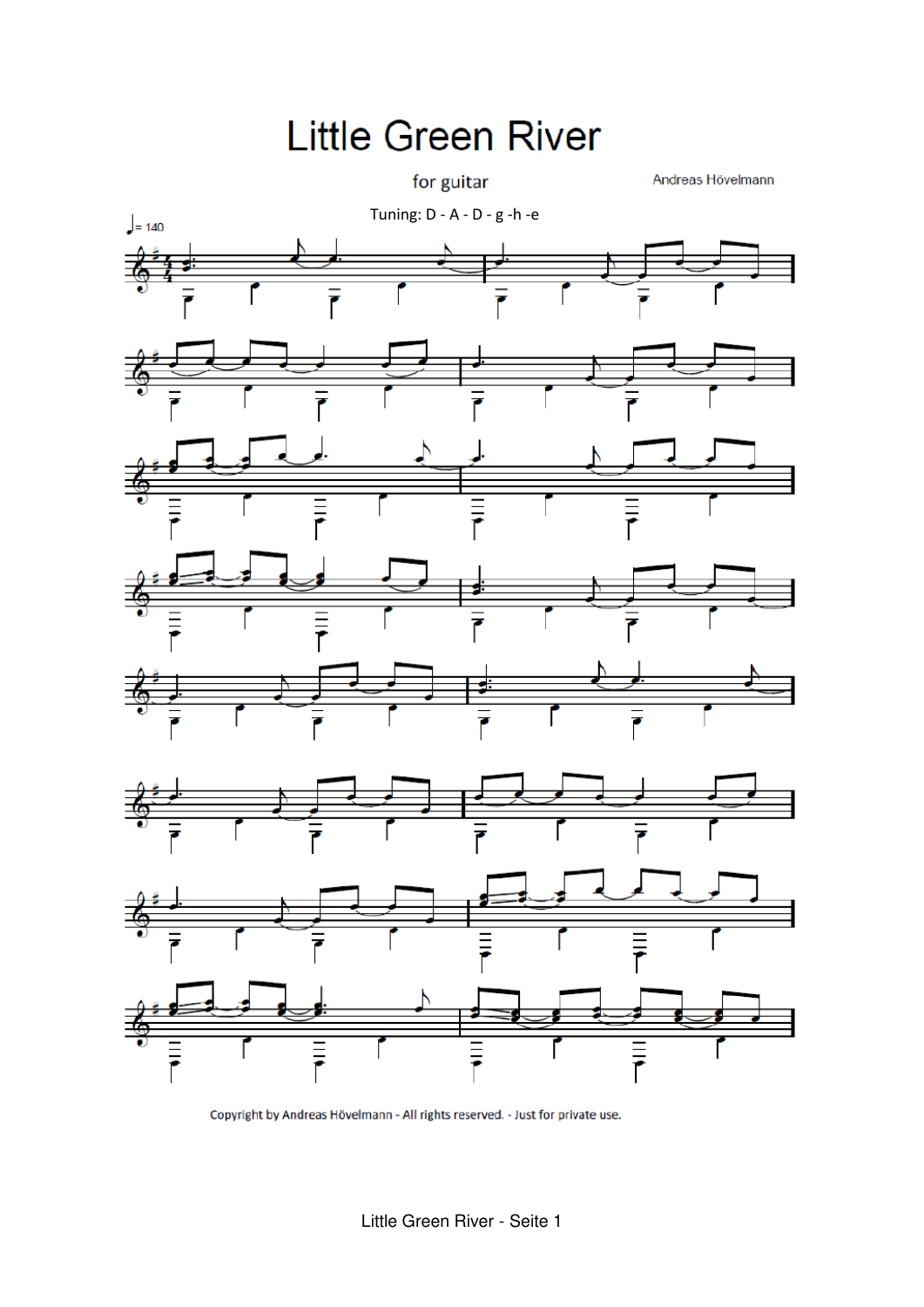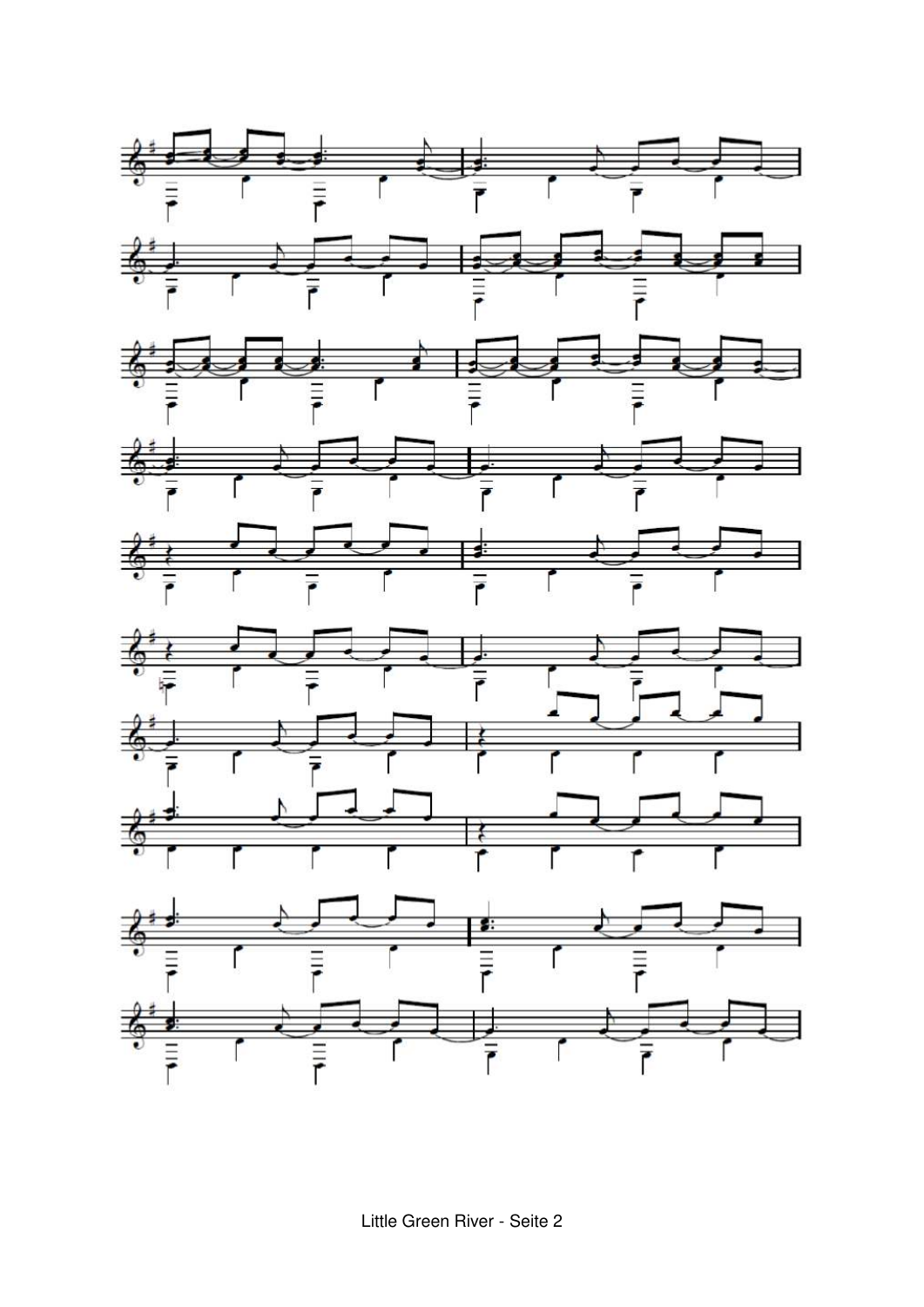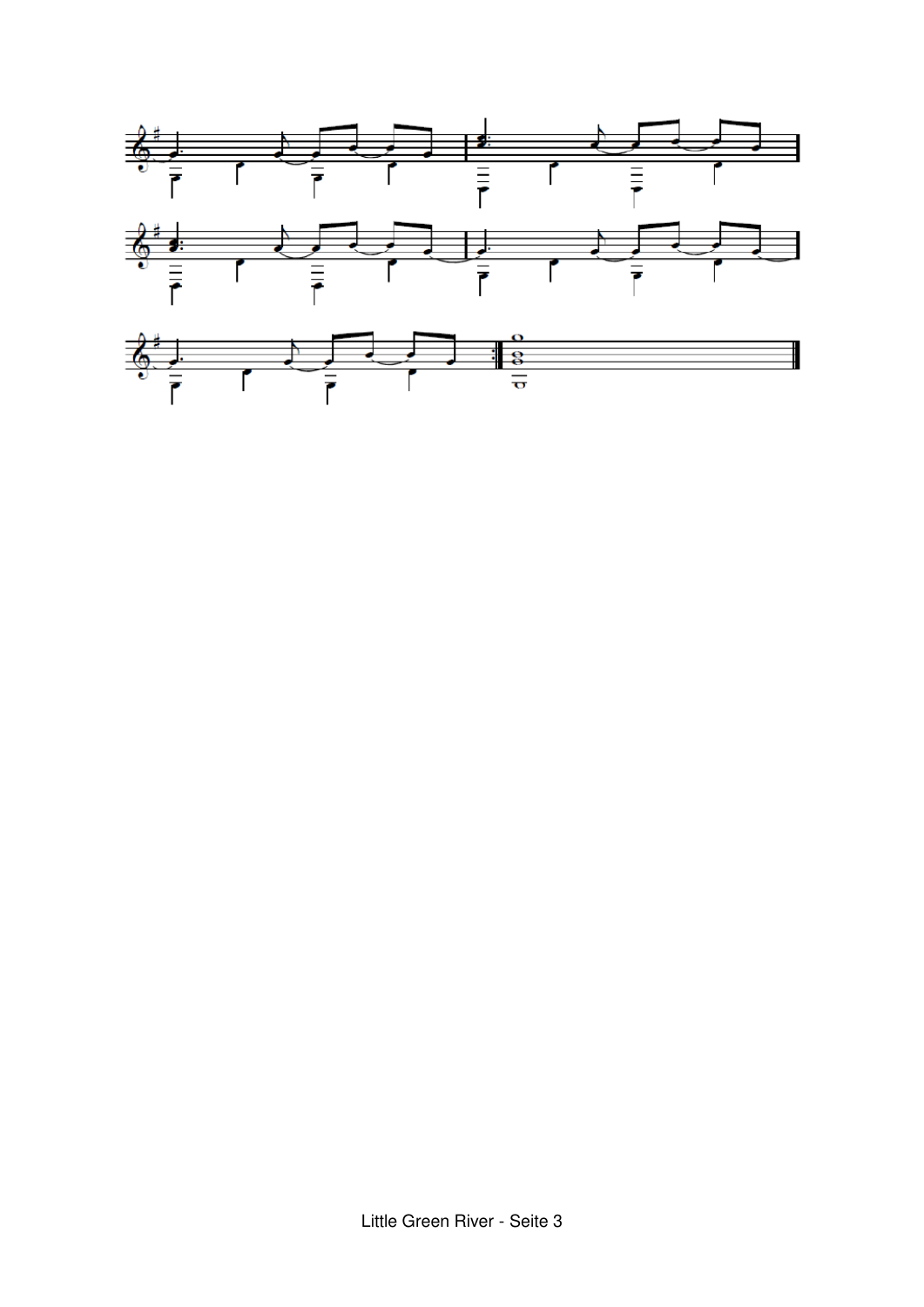## Slow

Andreas Hövelmann



Copyright by Andreas Hövelmann - All rights reserved. - Just for private use.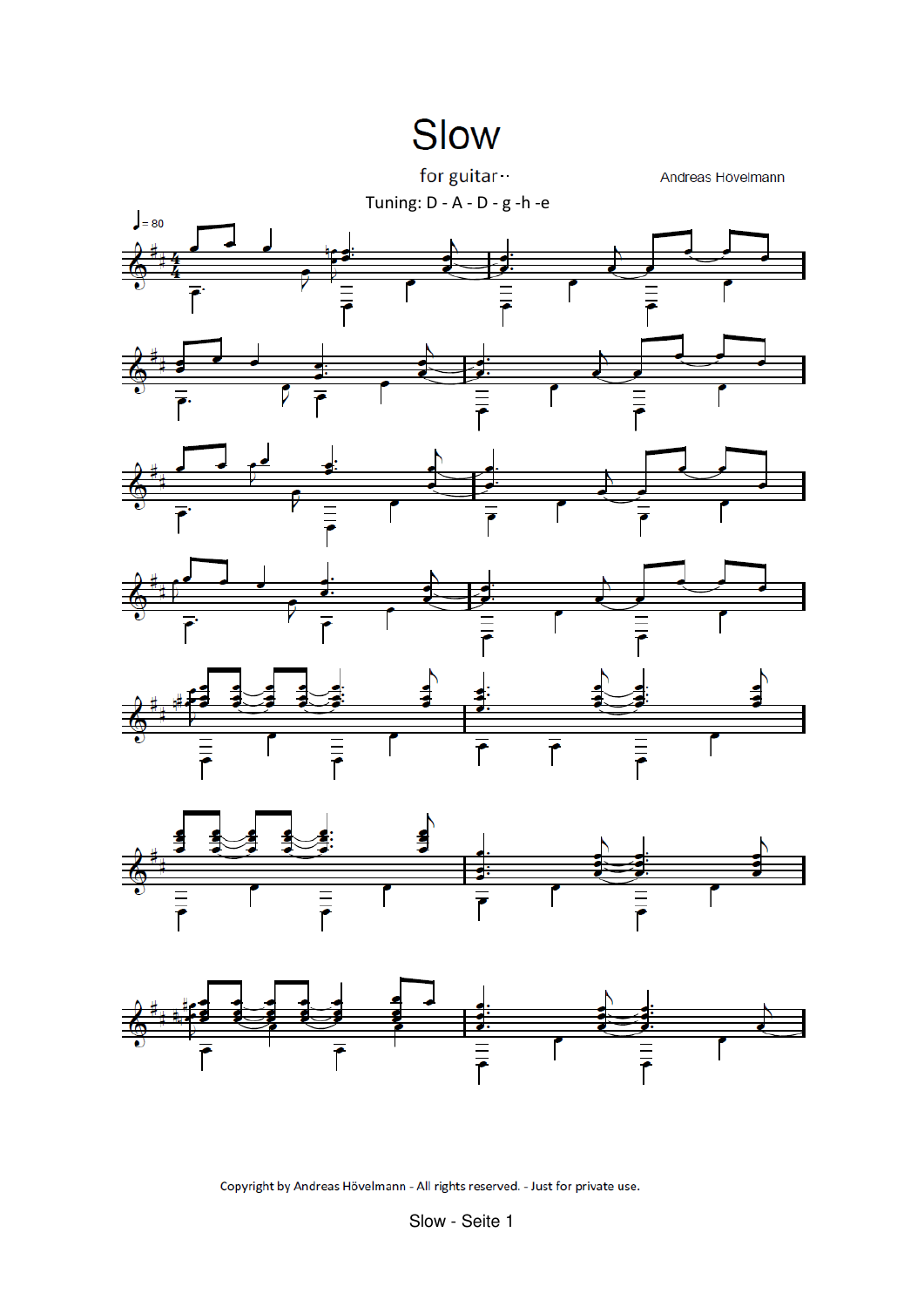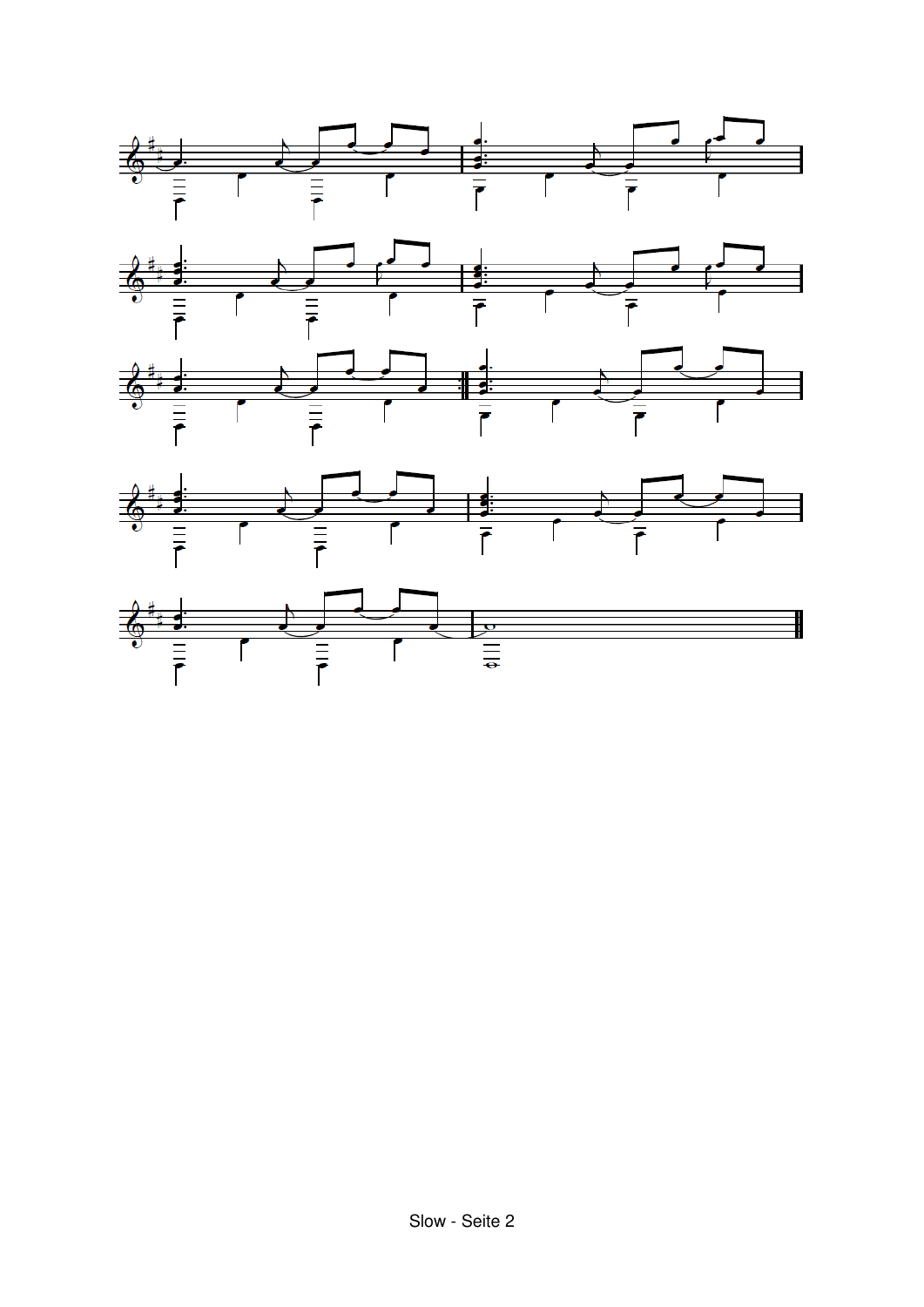Dog Alley 18

Tuning: D - A - E - gis -h -e

Andreas Hövelmann



Copyright by Andreas Hövelmann - All rights reserved. - Just for private use.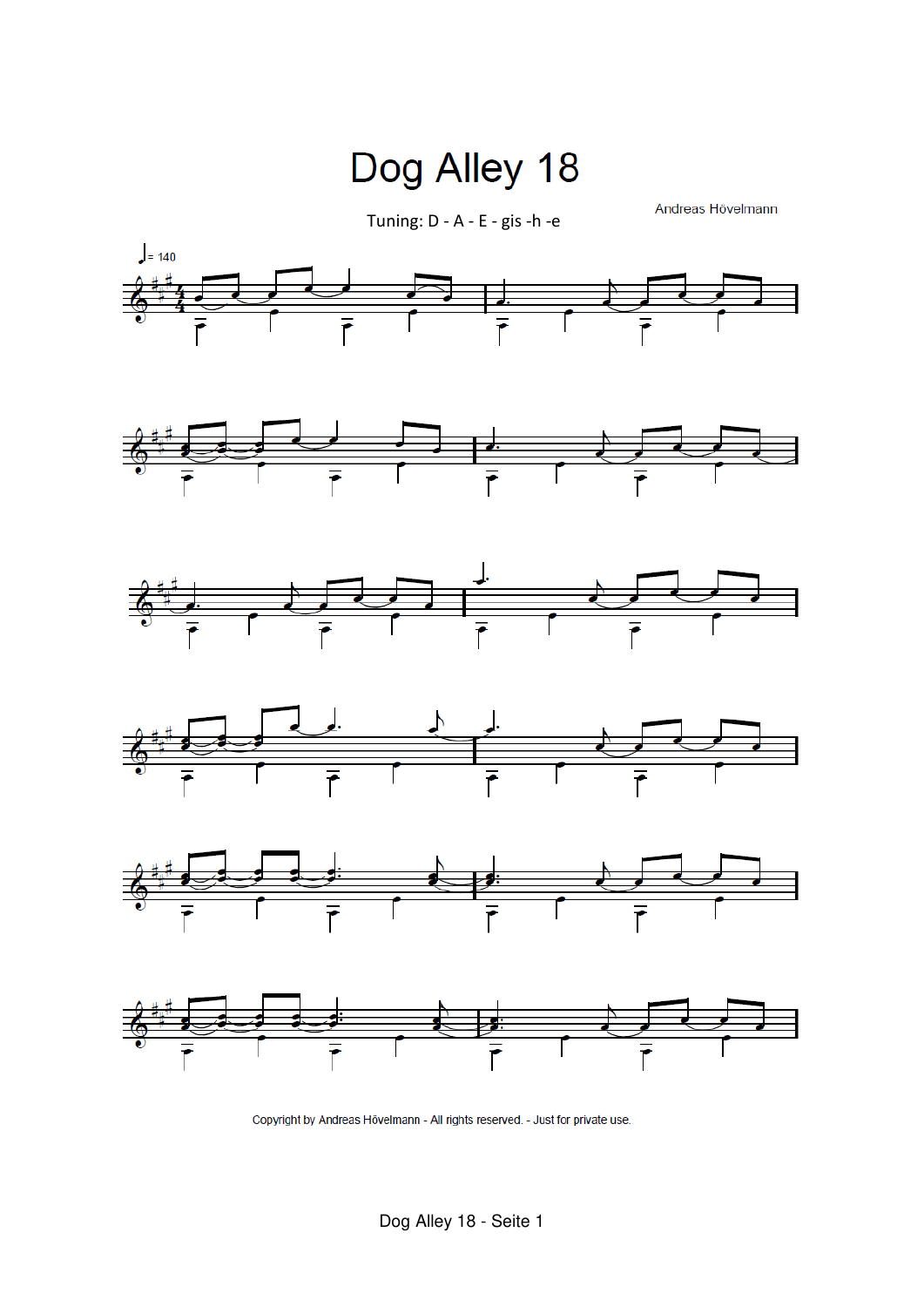